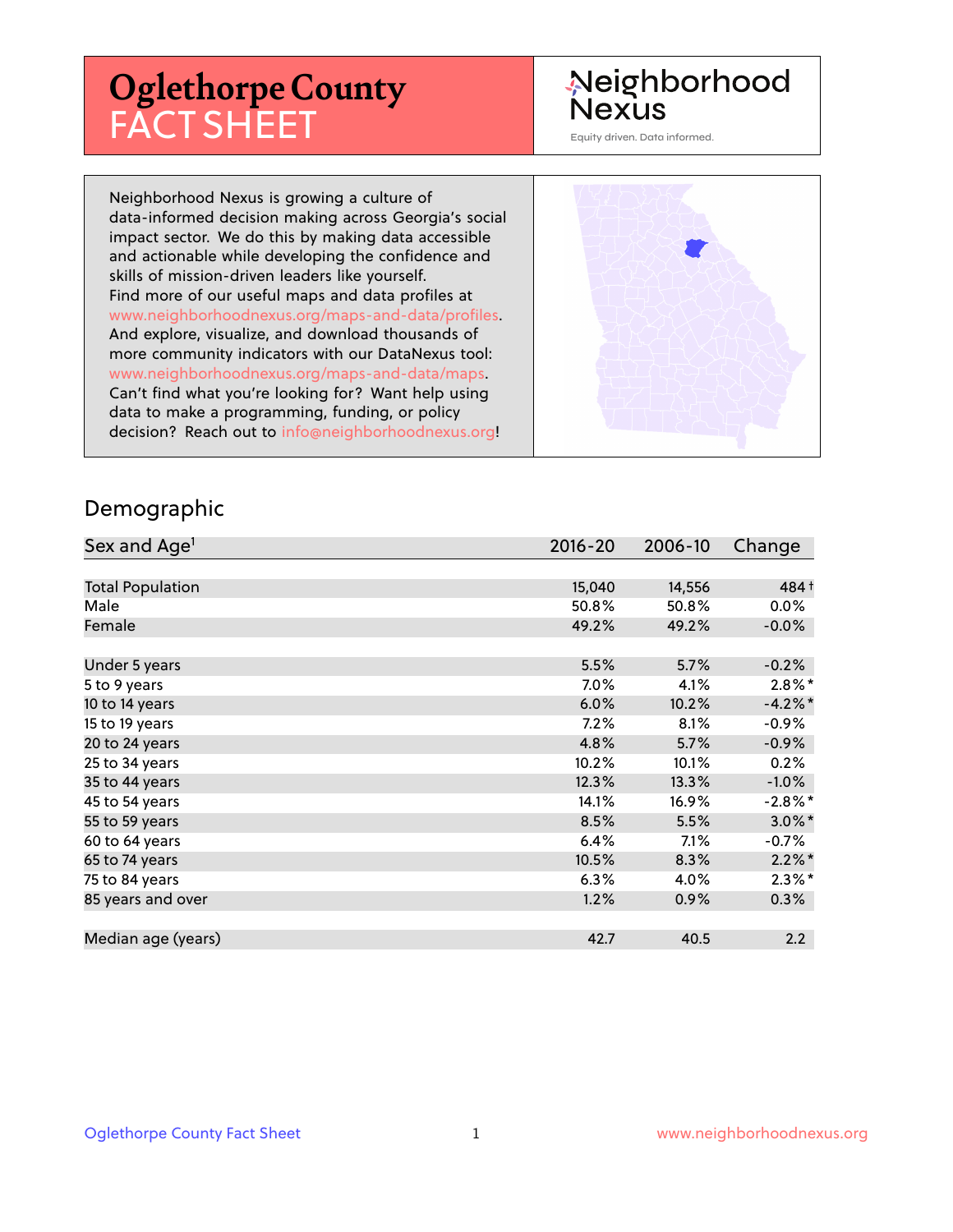# Demographic, continued...

| Race <sup>2</sup>                                            | $2016 - 20$ | 2006-10 | Change     |
|--------------------------------------------------------------|-------------|---------|------------|
| <b>Total population</b>                                      | 15,040      | 14,556  | 484+       |
| One race                                                     | 97.7%       | 98.5%   | $-0.8%$    |
| White                                                        | 79.4%       | 78.5%   | 1.0%       |
| <b>Black or African American</b>                             | 17.1%       | 17.8%   | $-0.7%$    |
| American Indian and Alaska Native                            | 0.0%        | 0.2%    | $-0.1%$    |
| Asian                                                        | 0.3%        | 0.6%    | $-0.2%$    |
| Native Hawaiian and Other Pacific Islander                   | 0.0%        | 0.0%    | 0.0%       |
| Some other race                                              | 0.8%        | 1.5%    | $-0.7%$    |
| Two or more races                                            | 2.3%        | 1.5%    | 0.8%       |
| Race alone or in combination with other race(s) <sup>3</sup> | $2016 - 20$ | 2006-10 | Change     |
| Total population                                             | 15,040      | 14,556  | 484+       |
| White                                                        | 81.7%       | 79.9%   | 1.8%       |
| <b>Black or African American</b>                             | 18.6%       | 18.3%   | 0.3%       |
| American Indian and Alaska Native                            | 1.0%        | 0.6%    | 0.4%       |
| Asian                                                        | 0.3%        | 0.6%    | $-0.2%$    |
| Native Hawaiian and Other Pacific Islander                   | 0.0%        | 0.0%    | 0.0%       |
| Some other race                                              | 0.8%        | 2.1%    | $-1.3%$    |
| Hispanic or Latino and Race <sup>4</sup>                     | $2016 - 20$ | 2006-10 | Change     |
| Total population                                             | 15,040      | 14,556  | 484 +      |
| Hispanic or Latino (of any race)                             | 4.9%        | 3.4%    | $1.5%$ †   |
| Not Hispanic or Latino                                       | 95.1%       | 96.6%   | $-1.5%$ †  |
| White alone                                                  | 75.4%       | 77.0%   | $-1.6\%$ * |
| Black or African American alone                              | 17.1%       | 17.8%   | $-0.7%$    |
| American Indian and Alaska Native alone                      | 0.0%        | 0.2%    | $-0.1%$    |
| Asian alone                                                  | 0.3%        | 0.6%    | $-0.2%$    |
| Native Hawaiian and Other Pacific Islander alone             | 0.0%        | 0.0%    | 0.0%       |
| Some other race alone                                        | 0.0%        | 0.2%    | $-0.2%$    |
| Two or more races                                            | 2.3%        | 0.8%    | $1.4\%$ *  |
| U.S. Citizenship Status <sup>5</sup>                         | $2016 - 20$ | 2006-10 | Change     |
| Foreign-born population                                      | 131         | 292     | $-161$     |
| Naturalized U.S. citizen                                     | 30.5%       | 22.6%   | 7.9%       |
| Not a U.S. citizen                                           | 69.5%       | 77.4%   | $-7.9%$    |
| Citizen, Voting Age Population <sup>6</sup>                  | $2016 - 20$ | 2006-10 | Change     |
|                                                              |             |         |            |
| Citizen, 18 and over population                              | 11,637      | 10,801  | 836*       |
| Male                                                         | 49.4%       | 49.0%   | 0.3%       |
| Female                                                       | 50.6%       | 51.0%   | $-0.3%$    |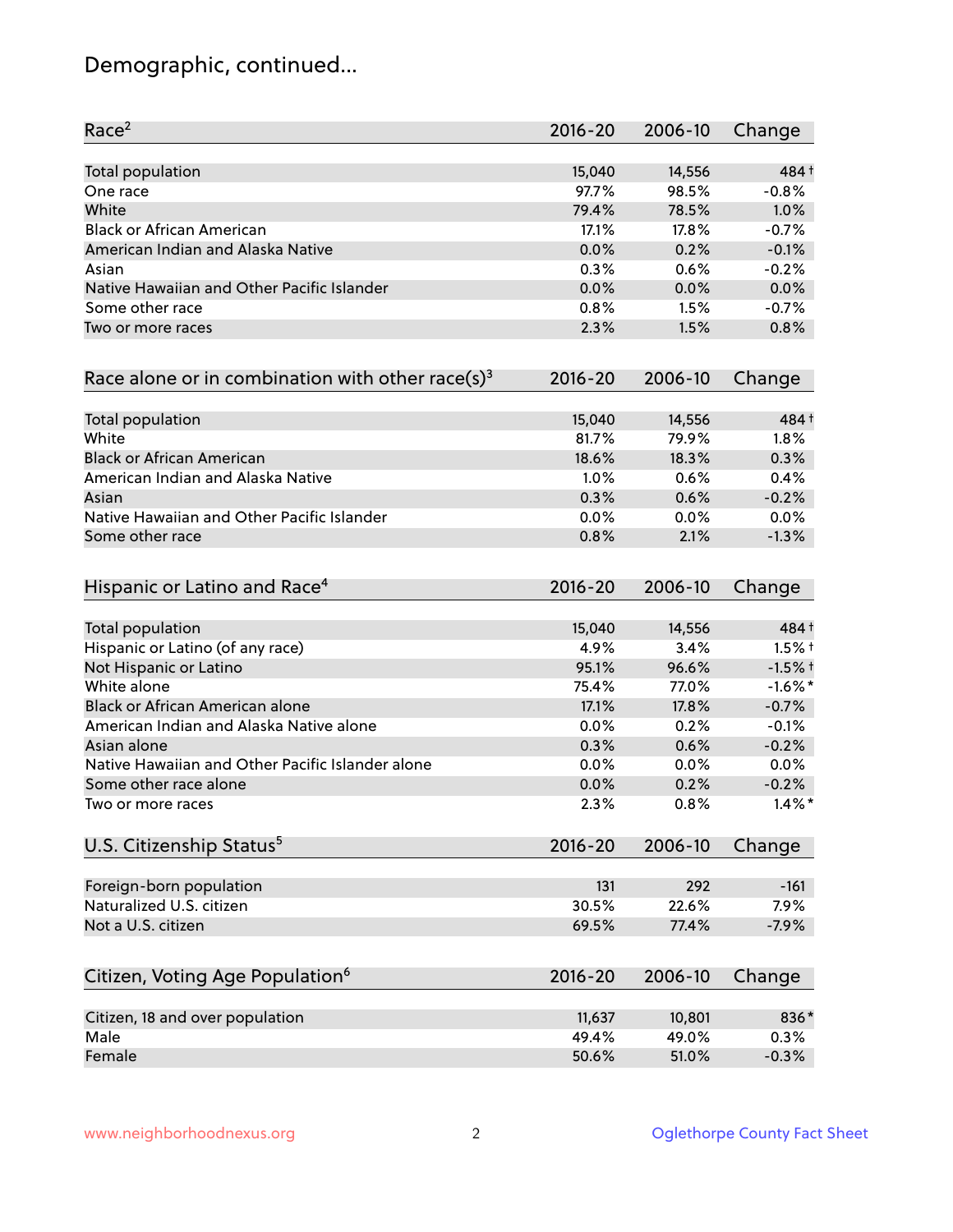#### Economic

| Income <sup>7</sup>                                 | 2016-20 | 2006-10       | Change     |
|-----------------------------------------------------|---------|---------------|------------|
| All households                                      | 5,477   |               | 776*       |
| Less than \$10,000                                  | 6.1%    | 4,701<br>9.0% | $-2.9%$    |
| \$10,000 to \$14,999                                | 7.3%    | 7.6%          | $-0.3%$    |
| \$15,000 to \$24,999                                | 12.7%   | 15.8%         | $-3.2%$    |
| \$25,000 to \$34,999                                | 8.1%    | 14.0%         | $-5.9\%$ * |
| \$35,000 to \$49,999                                | 12.6%   | 13.4%         | $-0.8%$    |
| \$50,000 to \$74,999                                | 19.7%   | 18.8%         | 0.9%       |
| \$75,000 to \$99,999                                | 12.0%   | 12.1%         | $-0.1\%$   |
| \$100,000 to \$149,999                              | 13.9%   | 6.5%          | $7.4\%$ *  |
| \$150,000 to \$199,999                              | 4.4%    | 2.2%          | $2.2\%$ *  |
| \$200,000 or more                                   | 3.2%    | 0.6%          | $2.6\%$ *  |
| Median household income (dollars)                   | 52,816  | 39,319        | 13,497*    |
| Mean household income (dollars)                     | 66,272  | 50,071        | 16,202*    |
| With earnings                                       | 72.5%   | 69.7%         | 2.9%       |
| Mean earnings (dollars)                             | 67,065  | 54,478        | 12,588*    |
| <b>With Social Security</b>                         | 38.8%   | 34.8%         | 3.9%*      |
| Mean Social Security income (dollars)               | 19,026  | 14,173        | 4,853*     |
| With retirement income                              | 21.4%   | 22.0%         | $-0.5%$    |
| Mean retirement income (dollars)                    | 29,723  | 18,590        | $11,133*$  |
| With Supplemental Security Income                   | 7.2%    | 3.1%          | 4.1%*      |
| Mean Supplemental Security Income (dollars)         | 9,766   | 7,697         | 2,069      |
| With cash public assistance income                  | 1.7%    | 1.1%          | 0.6%       |
| Mean cash public assistance income (dollars)        | 792     | 668           | 124        |
| With Food Stamp/SNAP benefits in the past 12 months | 12.6%   | 8.6%          | 4.0%*      |
|                                                     |         |               |            |
| Families                                            | 3,762   | 3,236         | 526*       |
| Less than \$10,000                                  | 2.7%    | 4.0%          | $-1.3%$    |
| \$10,000 to \$14,999                                | 3.6%    | 4.0%          | $-0.4%$    |
| \$15,000 to \$24,999                                | 9.9%    | 13.5%         | $-3.6%$    |
| \$25,000 to \$34,999                                | 8.4%    | 12.9%         | $-4.6%$    |
| \$35,000 to \$49,999                                | 12.6%   | 13.3%         | $-0.7%$    |
| \$50,000 to \$74,999                                | 19.7%   | 24.2%         | $-4.6%$    |
| \$75,000 to \$99,999                                | 13.7%   | 14.7%         | $-1.1%$    |
| \$100,000 to \$149,999                              | 19.1%   | 9.2%          | $9.8\%$ *  |
| \$150,000 to \$199,999                              | 6.1%    | 3.2%          | 2.9%       |
| \$200,000 or more                                   | 4.4%    | 0.9%          | $3.5%$ *   |
| Median family income (dollars)                      | 66,583  | 52,955        | 13,628*    |
| Mean family income (dollars)                        | 79,093  | 60,008        | 19,085*    |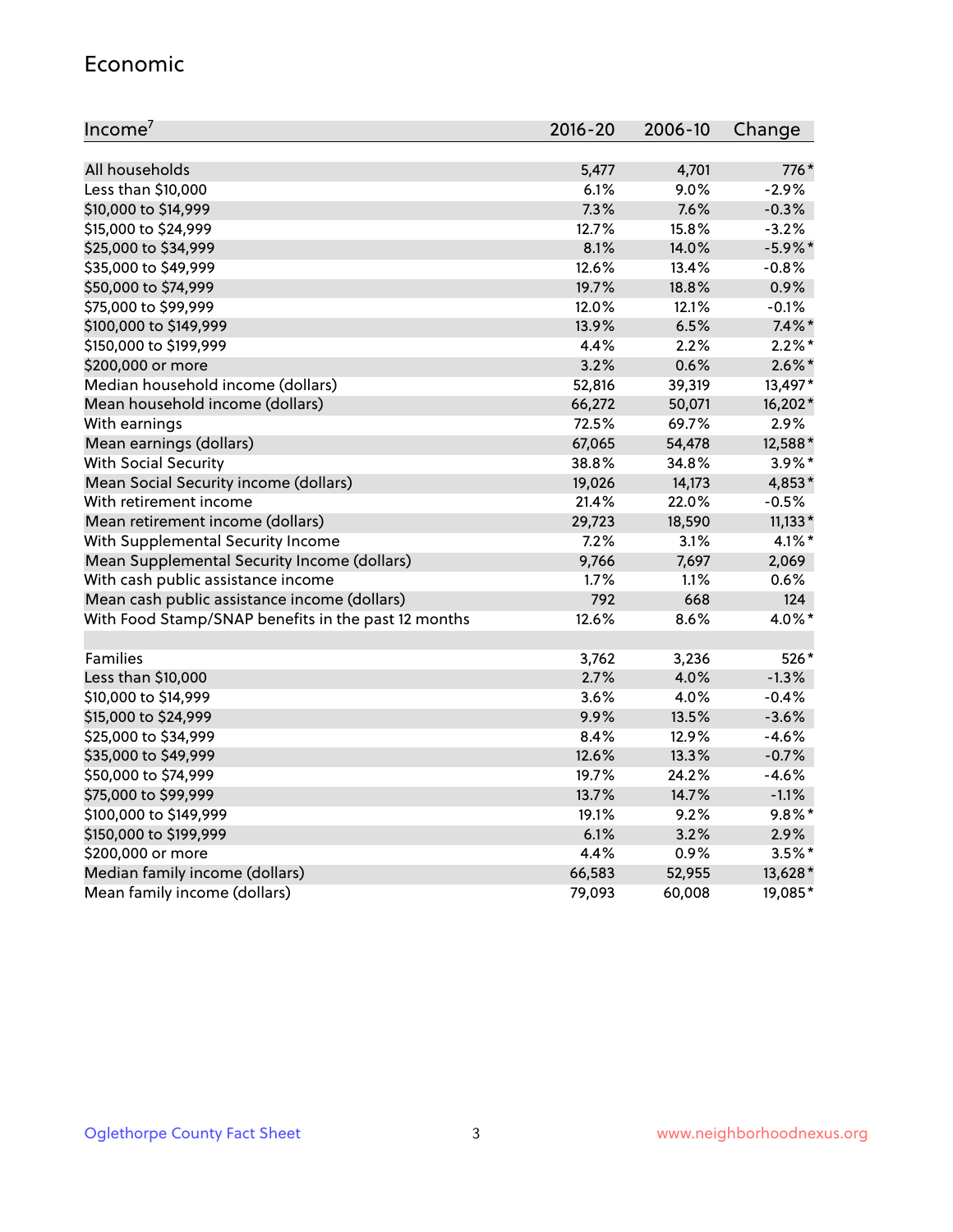### Economic, continued...

| Income, continued <sup>8</sup>                           | $2016 - 20$ | 2006-10 | Change     |
|----------------------------------------------------------|-------------|---------|------------|
|                                                          |             |         |            |
| Nonfamily households                                     | 1,715       | 1,465   | 250        |
| Median nonfamily income (dollars)                        | 23,194      | 22,715  | 479        |
| Mean nonfamily income (dollars)                          | 35,352      | 26,364  | 8,987*     |
|                                                          |             |         |            |
| Median earnings for workers (dollars)                    | 29,527      | 24,676  | 4,851*     |
| Median earnings for male full-time, year-round workers   | 46,852      | 35,966  | 10,886*    |
| (dollars)                                                |             |         |            |
| Median earnings for female full-time, year-round workers | 34,473      | 27,474  | 6,999      |
| (dollars)                                                |             |         |            |
|                                                          |             |         |            |
| Per capita income (dollars)                              | 25,884      | 17,572  | 8,312*     |
|                                                          | $2016 - 20$ | 2006-10 |            |
| Families and People Below Poverty Level <sup>9</sup>     |             |         | Change     |
| All families                                             | 10.0%       | 11.6%   | $-1.5%$    |
|                                                          | 17.0%       | 17.0%   | $-0.0%$    |
| With related children under 18 years                     | 5.5%        |         | $-8.9%$    |
| With related children under 5 years only                 | 5.2%        | 14.4%   |            |
| Married couple families                                  |             | 5.2%    | $-0.0%$    |
| With related children under 18 years                     | 6.7%        | 5.0%    | 1.6%       |
| With related children under 5 years only                 | 0.0%        | 0.0%    | 0.0%       |
| Families with female householder, no husband present     | 27.3%       | 49.2%   | $-21.9%$   |
| With related children under 18 years                     | 32.5%       | 55.3%   | $-22.8%$   |
| With related children under 5 years only                 | 37.2%       | 97.1%   | $-59.8%$ * |
| All people                                               | 12.3%       | 19.0%   | $-6.7\%$ * |
| Under 18 years                                           | 21.2%       | 20.4%   | 0.8%       |
| Related children under 18 years                          | 19.9%       | 20.4%   | $-0.5%$    |
| Related children under 5 years                           | 13.1%       | 23.6%   | $-10.4%$   |
| Related children 5 to 17 years                           | 22.2%       | 19.5%   | 2.7%       |
| 18 years and over                                        | 9.7%        | 18.5%   | $-8.8\%$ * |
| 18 to 64 years                                           | 10.7%       | 19.2%   | $-8.4\%$ * |
| 65 years and over                                        | 6.5%        | 15.6%   | $-9.2%$ *  |
| People in families                                       | 10.3%       | 13.8%   | $-3.6%$    |
| Unrelated individuals 15 years and over                  | 24.2%       | 46.3%   | $-22.1%$   |
|                                                          |             |         |            |
| Non-Hispanic white people                                | 9.4%        | 17.3%   | $-7.8%$ *  |
| Black or African-American people                         | 19.2%       | 29.1%   | $-10.0%$   |
| Asian people                                             | 0.0%        | 0.0%    | 0.0%       |
| Hispanic or Latino people                                | 22.3%       | 6.3%    | 15.9%*     |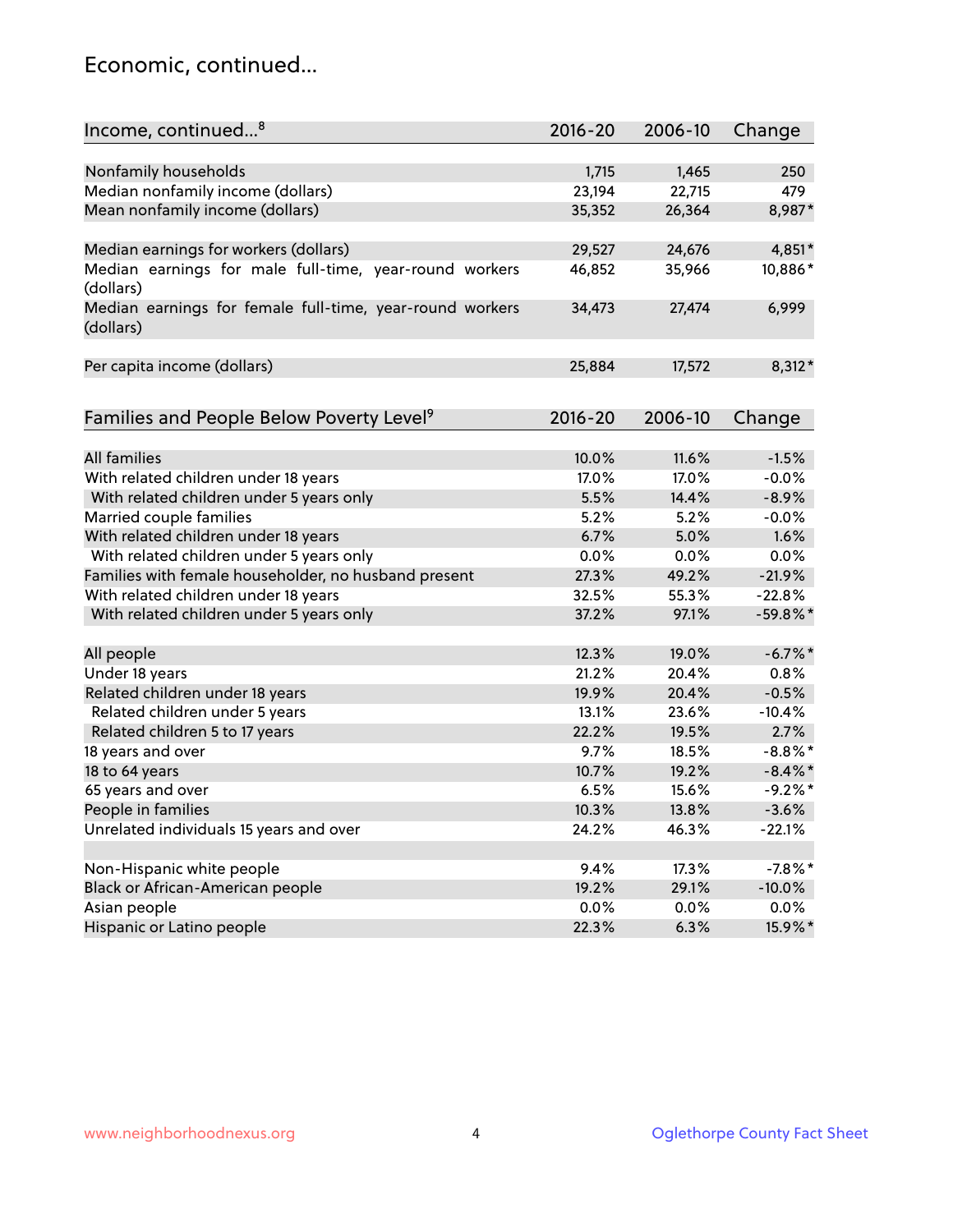# Employment

| Employment Status <sup>10</sup>                                                               | 2010        | 2020    | Change     |
|-----------------------------------------------------------------------------------------------|-------------|---------|------------|
| In Labor Force                                                                                | 6,791       | 7,079   | 7,079      |
| <b>Unemployment Rate</b>                                                                      | 4.8%        | 9.6%    | $-4.8%$    |
| Industry <sup>11</sup>                                                                        | $2016 - 20$ | 2006-10 | Change     |
| Civilian employed population 16 years and over                                                | 7,181       | 5,990   | $1,191*$   |
| Agriculture, forestry, fishing and hunting, and mining                                        | 2.3%        | 4.4%    | $-2.1%$    |
| Construction                                                                                  | 7.8%        | 5.3%    | 2.5%       |
| Manufacturing                                                                                 | 12.9%       | 9.4%    | 3.4%       |
| Wholesale trade                                                                               | 4.1%        | 2.7%    | 1.5%       |
| Retail trade                                                                                  | 12.5%       | 13.2%   | $-0.7%$    |
| Transportation and warehousing, and utilities                                                 | 7.1%        | 3.3%    | $3.7\%$ *  |
| Information                                                                                   | 0.8%        | 0.4%    | 0.4%       |
| Finance and insurance, and real estate and rental and leasing                                 | 3.2%        | 3.0%    | 0.2%       |
| Professional, scientific, and management, and administrative<br>and waste management services | 7.6%        | 8.2%    | $-0.6%$    |
| Educational services, and health care and social assistance                                   | 29.6%       | 26.9%   | 2.7%       |
| Arts, entertainment, and recreation, and accommodation and<br>food services                   | 6.1%        | 8.7%    | $-2.6%$    |
| Other services, except public administration                                                  | 2.1%        | 8.9%    | $-6.8\%$ * |
| Public administration                                                                         | 4.0%        | 5.5%    | $-1.6%$    |
| Occupation <sup>12</sup>                                                                      | $2016 - 20$ | 2006-10 | Change     |
|                                                                                               |             |         |            |
| Civilian employed population 16 years and over                                                | 7,181       | 5,990   | $1,191*$   |
| Management, business, science, and arts occupations                                           | 33.4%       | 26.1%   | $7.3\%$ *  |
| Service occupations                                                                           | 15.5%       | 14.6%   | 0.9%       |
| Sales and office occupations                                                                  | 21.4%       | 27.9%   | $-6.5%$ *  |
| Natural<br>and<br>maintenance<br>resources,<br>construction,<br>occupations                   | 12.1%       | 13.7%   | $-1.5%$    |
| Production, transportation, and material moving occupations                                   | 17.5%       | 17.7%   | $-0.2%$    |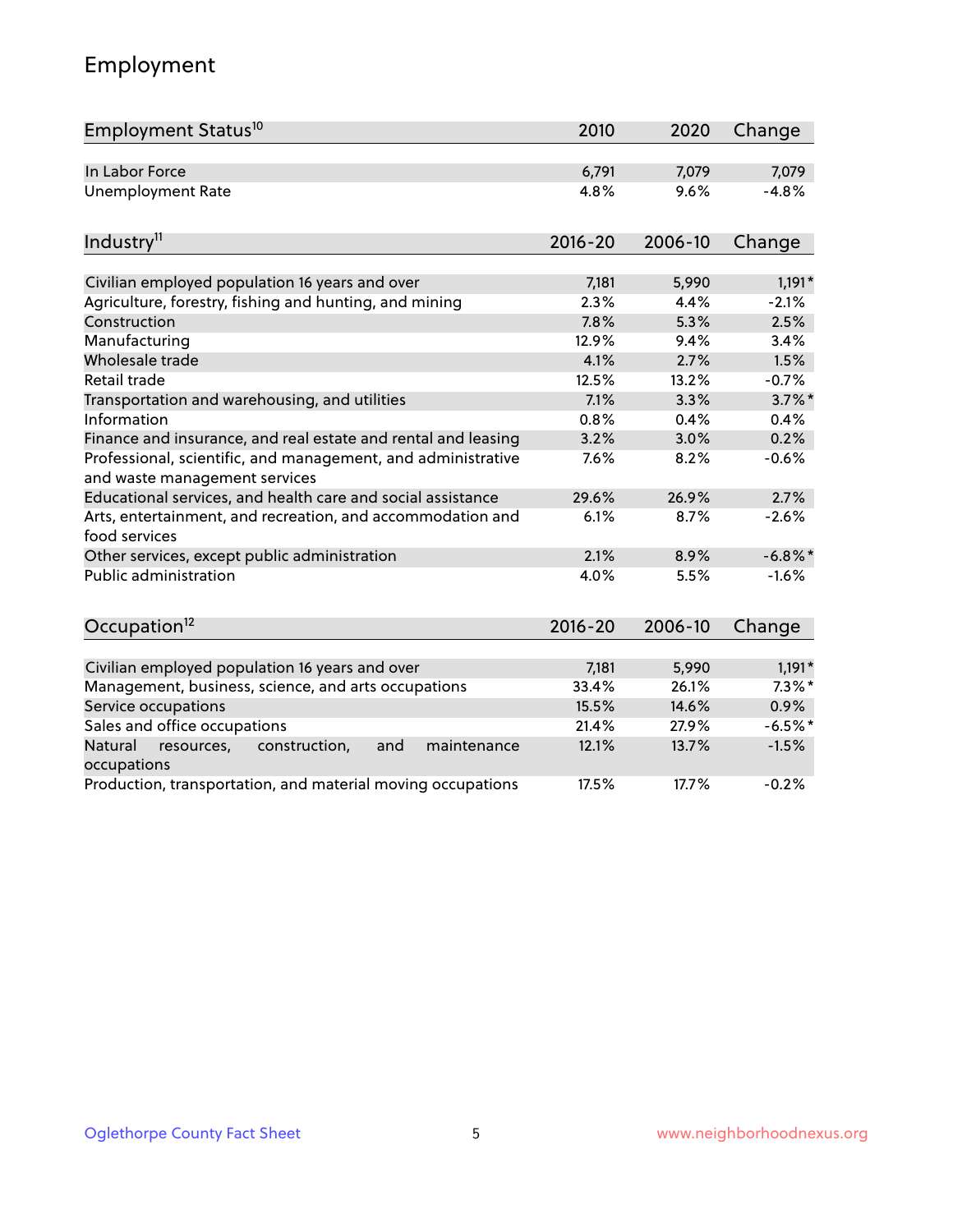# Employment, continued...

| Class of Worker <sup>13</sup>                          | $2016 - 20$ | 2006-10 | Change   |
|--------------------------------------------------------|-------------|---------|----------|
| Civilian employed population 16 years and over         | 7,181       | 5,990   | $1,191*$ |
| Private wage and salary workers                        | 69.6%       | 65.7%   | 3.9%     |
| Government workers                                     | 24.2%       | 26.3%   | $-2.1%$  |
| Self-employed in own not incorporated business workers | 6.1%        | 7.9%    | $-1.8%$  |
| <b>Unpaid family workers</b>                           | 0.1%        | 0.0%    | 0.1%     |
| Job Flows <sup>14</sup>                                | 2019        | 2010    | Change   |
|                                                        |             |         |          |
| Total Jobs in county                                   | 1,914       | 1,818   | 96       |
| Held by residents of county                            | 42.7%       | 49.3%   | $-6.6%$  |
| Held by non-residents of county                        | 57.3%       | 50.7%   | 6.6%     |
| Jobs by Industry Sector <sup>15</sup>                  | 2019        | 2010    | Change   |
|                                                        |             |         |          |
| Total Jobs in county                                   | 1,914       | 1,818   | 96       |
| <b>Goods Producing sectors</b>                         | 35.0%       | 22.6%   | 12.4%    |
| Trade, Transportation, and Utilities sectors           | 16.3%       | 13.8%   | 2.5%     |
| All Other Services sectors                             | 48.7%       | 63.6%   | $-14.9%$ |
| Total Jobs in county held by county residents          | 818         | 897     | $-79$    |
| <b>Goods Producing sectors</b>                         | 32.5%       | 23.0%   | 9.6%     |
| Trade, Transportation, and Utilities sectors           | 8.2%        | 9.6%    | $-1.4%$  |
| All Other Services sectors                             | 59.3%       | 67.4%   | $-8.2%$  |
| Jobs by Earnings <sup>16</sup>                         | 2019        | 2010    | Change   |
|                                                        |             |         |          |
| Total Jobs in county                                   | 1,914       | 1,818   | 96       |
| Jobs with earnings \$1250/month or less                | 28.8%       | 33.5%   | $-4.7%$  |
| Jobs with earnings \$1251/month to \$3333/month        | 40.9%       | 47.7%   | $-6.8%$  |
| Jobs with earnings greater than \$3333/month           | 30.3%       | 18.8%   | 11.5%    |
| Total Jobs in county held by county residents          | 818         | 897     | $-79$    |
| Jobs with earnings \$1250/month or less                | 34.7%       | 38.0%   | $-3.3%$  |
| Jobs with earnings \$1251/month to \$3333/month        | 37.2%       | 46.7%   | $-9.5%$  |
| Jobs with earnings greater than \$3333/month           | 28.1%       | 15.3%   | 12.8%    |
|                                                        |             |         |          |
| Jobs by Age of Worker <sup>17</sup>                    | 2019        | 2010    | Change   |
| Total Jobs in county                                   | 1,914       | 1,818   | 96       |
| Jobs with workers age 29 or younger                    | 17.6%       | 19.6%   | $-2.0%$  |
|                                                        | 53.7%       | 58.6%   | $-4.9%$  |
| Jobs with workers age 30 to 54                         |             |         |          |
| Jobs with workers age 55 or older                      | 28.7%       | 21.8%   | 6.9%     |
| Total Jobs in county held by county residents          | 818         | 897     | $-79$    |
| Jobs with workers age 29 or younger                    | 15.8%       | 16.8%   | $-1.1%$  |
| Jobs with workers age 30 to 54                         | 51.8%       | 59.4%   | $-7.6%$  |
| Jobs with workers age 55 or older                      | 32.4%       | 23.7%   | 8.7%     |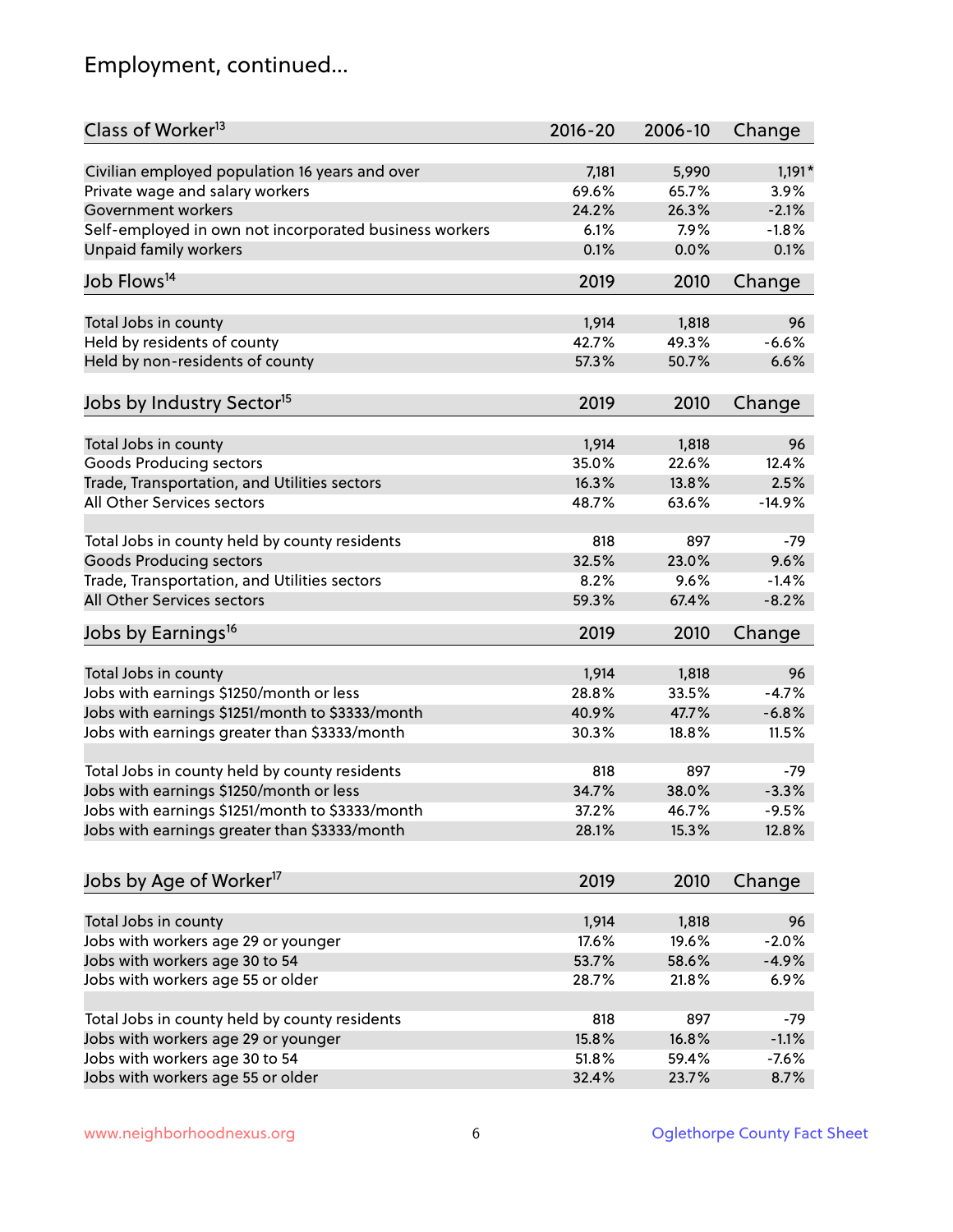#### Education

| Early Learning <sup>18</sup>                        |                |         | 2022                 |
|-----------------------------------------------------|----------------|---------|----------------------|
| Licensed Capacity of Early Learning Centers         |                |         | 192                  |
| Licenced capacity per 1,000 children ages 0-4       |                |         | 237.9                |
| School Enrollment <sup>19</sup>                     | 2022           | 2010    | Change               |
|                                                     |                |         |                      |
| Enrolled in Public School                           | 2,179          | 2,441   | $-262$               |
| White                                               | 63.2%          | 74.0%   | $-10.8%$             |
| <b>Black or African-American</b>                    | 17.7%          | 17.7%   | 0.1%                 |
| Asian                                               | 2.0%           | 0.0%    | 2.0%                 |
| Native American                                     | 0.0%           | 0.0%    | 0.0%                 |
| Pacific Islander                                    | 0.1%           | 0.0%    | 0.0%                 |
| <b>Biracial or Multi-Racial</b>                     | 4.7%           | 3.2%    | 1.5%                 |
| Hispanic or Latino                                  | 12.2%          | 4.5%    | 7.7%                 |
| Georgia Milestones: 3rd Grade Reading <sup>20</sup> |                |         | 2019                 |
|                                                     |                |         |                      |
| <b>Number of Students Tested</b>                    |                |         | 145                  |
| Proficient or Distinguished                         |                |         | 37.2%                |
| Georgia Milestones: 8th Grade Math <sup>21</sup>    |                |         | 2019                 |
| Number of Students Tested                           |                |         | 166                  |
| Proficient or Distinguished                         |                |         | 63.9%                |
|                                                     |                |         |                      |
| Graduation Rates <sup>22</sup>                      | 2021           | 2012    | Change               |
| Cohort                                              | 138            | 189     | $-51$                |
| <b>High School Graduation Rate</b>                  | 94.2%          | 69.3%   | 24.9%                |
|                                                     |                |         |                      |
| Educational Attainment <sup>23</sup>                | $2016 - 20$    | 2006-10 | Change               |
|                                                     |                |         |                      |
| Population 25 years and over                        | 10,463         | 9,630   | 833*                 |
| Less than 9th grade                                 | 5.0%           | 6.2%    | $-1.2%$<br>$-6.6%$ * |
| 9th to 12th grade, no diploma                       | 11.5%          | 18.1%   |                      |
| High school graduate (includes equivalency)         | 38.0%<br>16.1% | 34.6%   | 3.4%                 |
| Some college, no degree                             |                | 24.0%   | $-7.9%$ *            |
| Associate's degree                                  | 9.8%           | 5.4%    | 4.4%*                |
| Bachelor's degree                                   | 10.8%          | 5.6%    | $5.2\%$ *            |
| Graduate or professional degree                     | 8.8%           | 6.1%    | $2.7\%$ *            |
| Percent high school graduate or higher              | 83.5%          | 75.7%   | 7.8%                 |
| Percent bachelor's degree or higher                 | 19.6%          | 11.7%   | $7.9\%$ *            |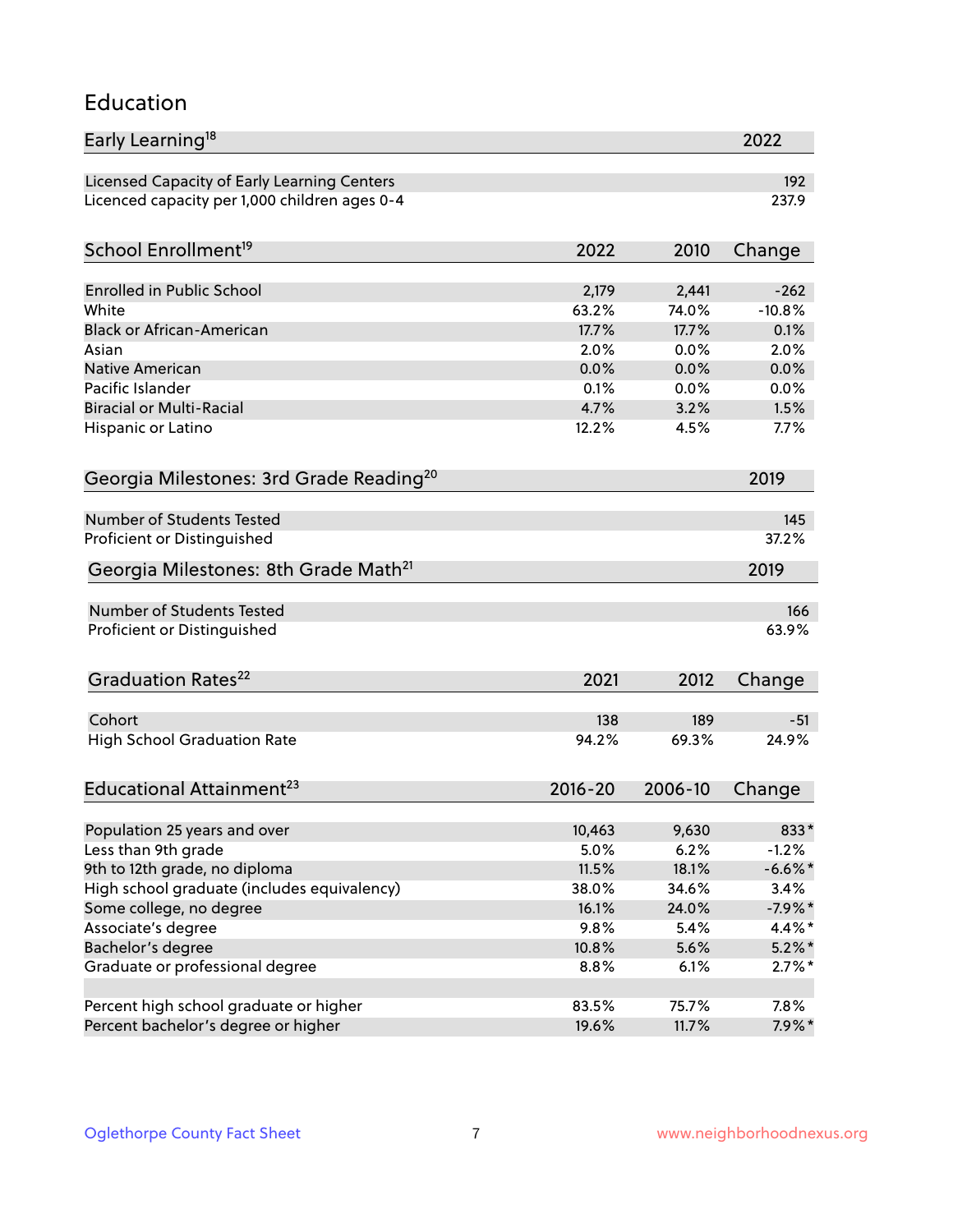### Housing

| Households by Type <sup>24</sup>                     | 2016-20       | 2006-10       | Change                |
|------------------------------------------------------|---------------|---------------|-----------------------|
|                                                      |               |               |                       |
| <b>Total households</b>                              | 5,477         | 4,701         | 776*                  |
| Family households (families)                         | 68.7%         | 68.8%         | $-0.1%$               |
| With own children under 18 years                     | 26.2%         | 26.4%         | $-0.3%$               |
| Married-couple family                                | 51.5%         | 55.3%         | $-3.7%$               |
| With own children of the householder under 18 years  | 16.2%         | 20.8%         | $-4.6%$               |
| Male householder, no wife present, family            | 3.3%          | 4.2%          | $-0.9%$               |
| With own children of the householder under 18 years  | 0.9%          | 0.7%          | 0.3%                  |
| Female householder, no husband present, family       | 13.8%         | 9.4%          | 4.5%*                 |
| With own children of the householder under 18 years  | 9.1%          | 5.0%          | $4.1\%$ *             |
| Nonfamily households                                 | 31.3%         | 31.2%         | 0.1%                  |
| Householder living alone                             | 29.2%         | 27.0%         | 2.2%                  |
| 65 years and over                                    | 14.1%         | 10.1%         | 4.0%*                 |
| Households with one or more people under 18 years    | 30.7%         | 31.5%         | $-0.8%$               |
| Households with one or more people 65 years and over | 37.2%         | 28.4%         | $8.8\%$ *             |
| Average household size                               | 2.72          | 3.09          | $-0.37*$              |
| Average family size                                  | 3.39          | 3.78          | $-0.39$               |
|                                                      |               |               |                       |
| Housing Occupancy <sup>25</sup>                      | 2016-20       | 2006-10       | Change                |
|                                                      | 6,706         | 6,356         | 350*                  |
| Total housing units<br>Occupied housing units        | 81.7%         | 74.0%         | $7.7\%$ *             |
| Vacant housing units                                 | 18.3%         | 26.0%         | $-7.7\%$ *            |
|                                                      |               |               |                       |
| Homeowner vacancy rate                               | 2.1           | 5.5           | $-3.4$                |
| Rental vacancy rate                                  | 0.0           | 7.1           | $-7.1$                |
| Units in Structure <sup>26</sup>                     | $2016 - 20$   | 2006-10       | Change                |
| Total housing units                                  | 6,706         | 6,356         | $350*$                |
| 1-unit, detached                                     | 65.9%         | 63.1%         | 2.7%                  |
| 1-unit, attached                                     | 0.4%          | 0.4%          | $-0.0%$               |
| 2 units                                              | 0.4%          | 0.3%          | 0.2%                  |
| 3 or 4 units                                         | 1.0%          | 0.0%          | $1.0\%$ *             |
| 5 to 9 units                                         | 0.6%          | 0.8%          | $-0.1%$               |
| 10 to 19 units                                       | 1.3%          | 0.4%          | $0.9\%*$              |
|                                                      |               |               |                       |
|                                                      |               |               |                       |
| 20 or more units<br>Mobile home                      | 1.3%<br>29.0% | 0.3%<br>34.7% | $1.0\%$ *<br>$-5.7\%$ |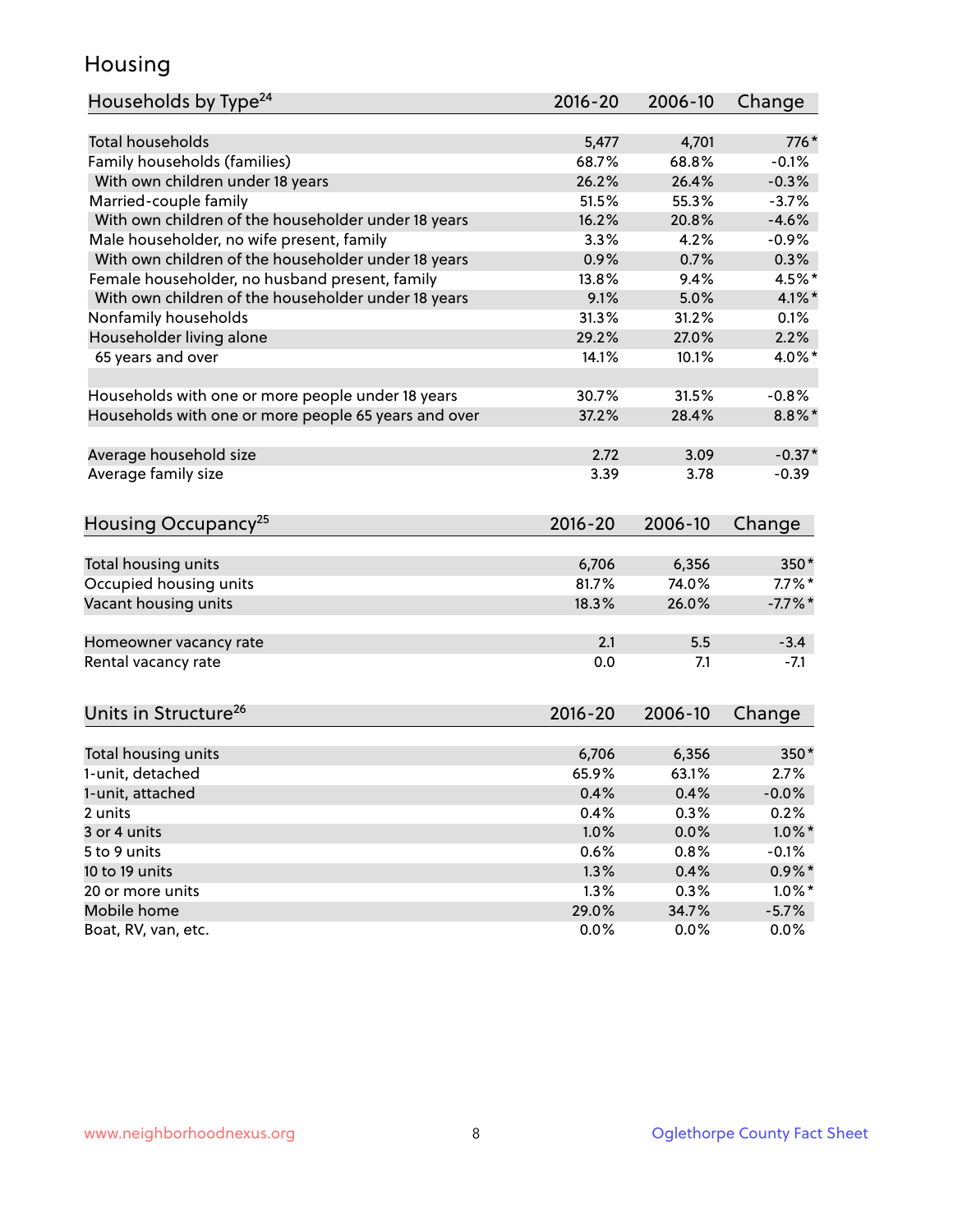# Housing, Continued...

| Year Structure Built <sup>27</sup>             | 2016-20     | 2006-10 | Change      |
|------------------------------------------------|-------------|---------|-------------|
| Total housing units                            | 6,706       | 6,356   | 350*        |
| Built 2014 or later                            | 1.6%        | (X)     | (X)         |
| Built 2010 to 2013                             | 0.9%        | (X)     | (X)         |
| Built 2000 to 2009                             | 17.7%       | 9.5%    | $8.2\%$ *   |
| Built 1990 to 1999                             | 22.4%       | 24.2%   | $-1.8%$     |
| Built 1980 to 1989                             | 19.2%       | 22.0%   | $-2.8%$     |
| Built 1970 to 1979                             | 19.4%       | 13.7%   | $5.7\%$ *   |
| Built 1960 to 1969                             | 7.7%        | 11.3%   | $-3.6%$     |
| Built 1950 to 1959                             | 2.7%        | 5.5%    | $-2.9%$ *   |
| Built 1940 to 1949                             | 2.1%        | 3.5%    | $-1.5%$     |
| Built 1939 or earlier                          | 6.3%        | 10.3%   | $-3.9\%$ *  |
| Housing Tenure <sup>28</sup>                   | $2016 - 20$ | 2006-10 | Change      |
| Occupied housing units                         | 5,477       | 4,701   | 776*        |
| Owner-occupied                                 | 77.2%       | 80.1%   | $-2.9%$     |
| Renter-occupied                                | 22.8%       | 19.9%   | 2.9%        |
| Average household size of owner-occupied unit  | 2.76        | 3.18    | $-0.42*$    |
| Average household size of renter-occupied unit | 2.59        | 2.74    | $-0.16$     |
| Residence 1 Year Ago <sup>29</sup>             | 2016-20     | 2006-10 | Change      |
| Population 1 year and over                     | 14,932      | 14,465  | 467*        |
| Same house                                     | 91.9%       | 95.9%   | $-4.0\%$ *  |
| Different house in the U.S.                    | 8.0%        | 4.1%    | $3.9\%$ *   |
| Same county                                    | 2.6%        | 1.6%    | 1.0%        |
| Different county                               | 5.4%        | 2.5%    | $2.9\%*$    |
| Same state                                     | 5.1%        | 2.4%    | $2.7\%$ *   |
| Different state                                | 0.3%        | 0.1%    | 0.2%        |
| Abroad                                         | 0.1%        | 0.0%    | $0.1\%$ *   |
| Value of Housing Unit <sup>30</sup>            | $2016 - 20$ | 2006-10 | Change      |
| Owner-occupied units                           | 4,230       | 3,765   | 465*        |
| Less than \$50,000                             | 17.7%       | 9.4%    | $8.3\%$ *   |
| \$50,000 to \$99,999                           | 21.5%       | 18.3%   | 3.2%        |
| \$100,000 to \$149,999                         | 16.0%       | 30.1%   | $-14.1\%$ * |
| \$150,000 to \$199,999                         | 20.3%       | 19.0%   | 1.3%        |
| \$200,000 to \$299,999                         | 17.8%       | 11.3%   | $6.5%$ *    |
| \$300,000 to \$499,999                         | 5.6%        | 8.7%    | $-3.1%$     |
| \$500,000 to \$999,999                         | 1.0%        | 3.3%    | $-2.3%$     |
| \$1,000,000 or more                            | 0.1%        | 0.0%    | 0.1%        |
| Median (dollars)                               | 133,200     | 134,400 | $-1,200$    |
| Mortgage Status <sup>31</sup>                  | $2016 - 20$ | 2006-10 | Change      |
| Owner-occupied units                           | 4,230       | 3,765   | 465*        |
| Housing units with a mortgage                  | 52.1%       | 57.5%   | $-5.4%$     |
| Housing units without a mortgage               | 47.9%       | 42.5%   | 5.4%        |
|                                                |             |         |             |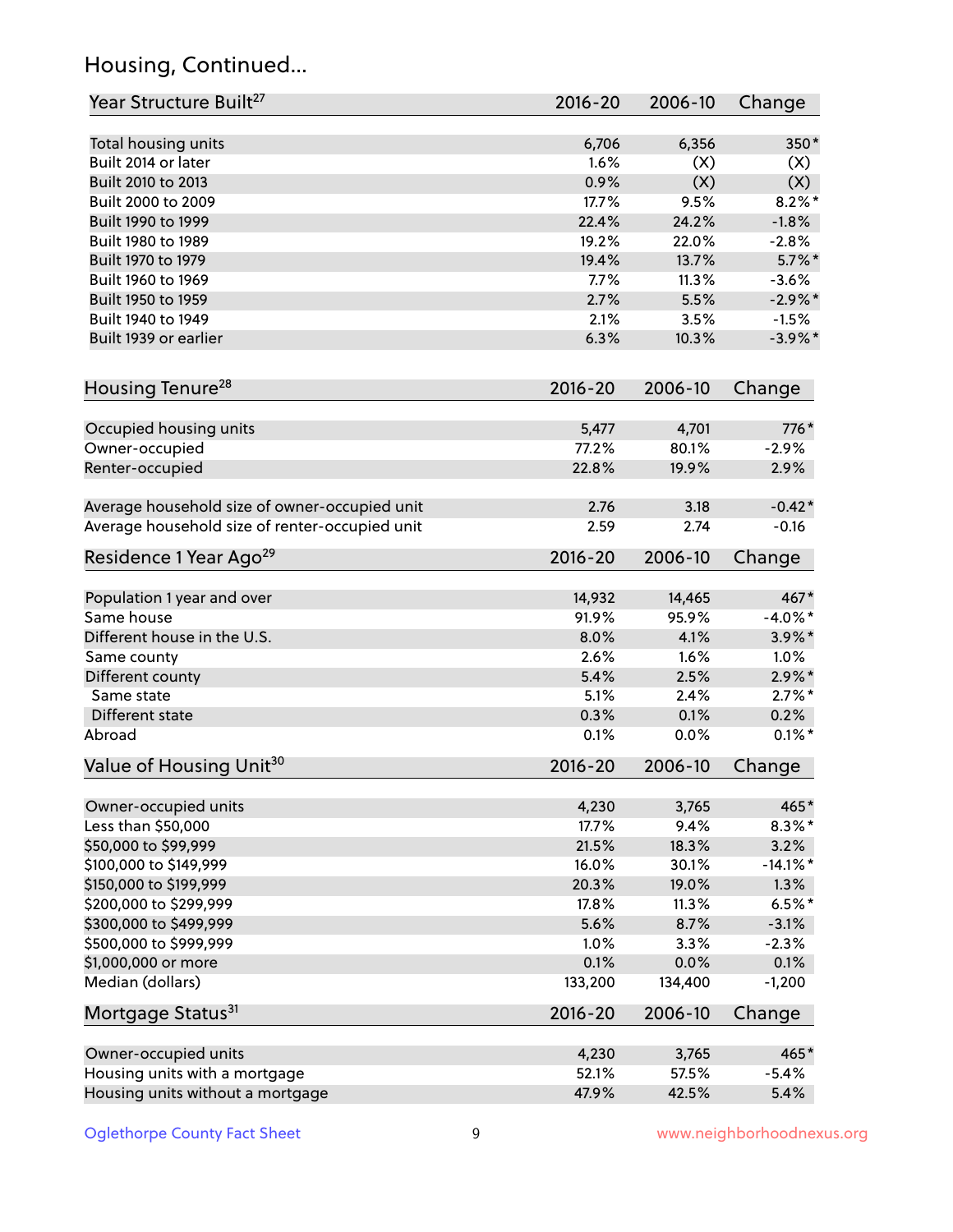# Housing, Continued...

| Selected Monthly Owner Costs <sup>32</sup>                                            | 2016-20   | 2006-10 | Change      |
|---------------------------------------------------------------------------------------|-----------|---------|-------------|
| Housing units with a mortgage                                                         | 2,202     | 2,164   | 38          |
| Less than \$300                                                                       | 0.0%      | 0.0%    | 0.0%        |
| \$300 to \$499                                                                        | 1.2%      | 2.2%    | $-1.0%$     |
| \$500 to \$999                                                                        | 31.7%     | 42.7%   | $-11.0%$    |
| \$1,000 to \$1,499                                                                    | 43.3%     | 42.0%   | 1.3%        |
| \$1,500 to \$1,999                                                                    | 15.3%     | 7.6%    | $7.6\%$ *   |
| \$2,000 to \$2,999                                                                    | 7.7%      | 4.9%    | 2.9%        |
| \$3,000 or more                                                                       | 0.8%      | 0.6%    | 0.2%        |
| Median (dollars)                                                                      | 1,181     | 1,055   | $126*$      |
| Housing units without a mortgage                                                      | 2,028     | 1,601   | 427*        |
| Less than \$150                                                                       | 3.4%      | 3.2%    | 0.1%        |
| \$150 to \$249                                                                        | 13.4%     | 29.3%   | $-15.9\%$ * |
| \$250 to \$349                                                                        | 21.0%     | 30.7%   | $-9.8%$     |
| \$350 to \$499                                                                        | 27.1%     | 24.0%   | 3.1%        |
| \$500 to \$699                                                                        | 26.1%     | 9.5%    | 16.6%*      |
| \$700 or more                                                                         | 9.2%      | 3.2%    | 5.9%*       |
| Median (dollars)                                                                      | 412       | 319     | $93*$       |
| Household Income <sup>33</sup>                                                        |           |         |             |
| Housing units with a mortgage (excluding units where<br>SMOCAPI cannot be computed)   | 2,202     | 2,164   | 38          |
| Less than 20.0 percent                                                                | 47.3%     | 35.9%   | $11.4\%$ *  |
| 20.0 to 24.9 percent                                                                  | 21.6%     | 18.6%   | 3.0%        |
| 25.0 to 29.9 percent                                                                  | 7.1%      | 11.7%   | $-4.6%$     |
| 30.0 to 34.9 percent                                                                  | 3.0%      | 6.8%    | $-3.8%$     |
| 35.0 percent or more                                                                  | 21.0%     | 27.0%   | $-6.0%$     |
| Not computed                                                                          | $\pmb{0}$ | 0       | 0           |
| Housing unit without a mortgage (excluding units where<br>SMOCAPI cannot be computed) | 1,952     | 1,601   | 351         |
| Less than 10.0 percent                                                                | 45.7%     | 38.8%   | 7.0%        |
| 10.0 to 14.9 percent                                                                  | 24.0%     | 17.6%   | 6.4%        |
| 15.0 to 19.9 percent                                                                  | 9.5%      | 13.6%   | $-4.1%$     |
| 20.0 to 24.9 percent                                                                  | 9.8%      | 9.7%    | 0.0%        |
| 25.0 to 29.9 percent                                                                  | 3.7%      | 2.9%    | 0.8%        |
| 30.0 to 34.9 percent                                                                  | 1.5%      | 5.6%    | $-4.1%$     |
| 35.0 percent or more                                                                  | 5.8%      | 11.9%   | $-6.1%$     |
| Not computed                                                                          | 76        | 0       | 76          |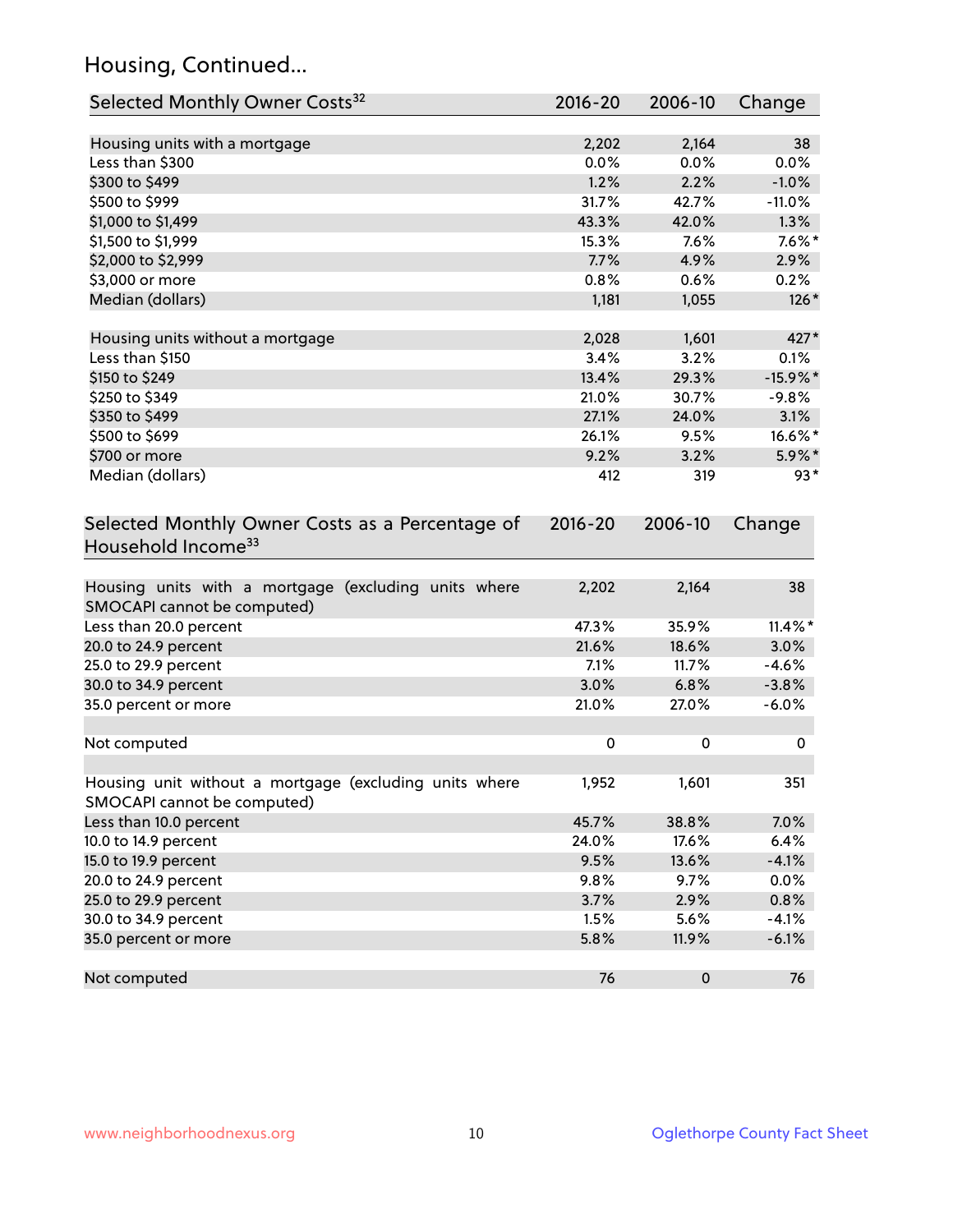# Housing, Continued...

| Gross Rent <sup>34</sup>                                     | 2016-20     | 2006-10 | Change   |
|--------------------------------------------------------------|-------------|---------|----------|
|                                                              |             |         |          |
| Occupied units paying rent                                   | 1,038       | 668     | 370*     |
| Less than \$200                                              | 1.0%        | 3.9%    | $-2.9%$  |
| \$200 to \$499                                               | 24.2%       | 21.1%   | 3.1%     |
| \$500 to \$749                                               | 30.2%       | 49.3%   | $-19.1%$ |
| \$750 to \$999                                               | 20.0%       | 19.2%   | 0.9%     |
| \$1,000 to \$1,499                                           | 23.1%       | 6.6%    | 16.5%*   |
| \$1,500 to \$1,999                                           | 1.5%        | 0.0%    | 1.5%     |
| \$2,000 or more                                              | 0.0%        | 0.0%    | $0.0\%$  |
| Median (dollars)                                             | 684         | 595     | $89*$    |
| No rent paid                                                 | 209         | 268     | $-59$    |
| Gross Rent as a Percentage of Household Income <sup>35</sup> | $2016 - 20$ | 2006-10 | Change   |
| Occupied units paying rent (excluding units where GRAPI      | 1,038       | 593     | 445*     |
| cannot be computed)                                          |             |         |          |
| Less than 15.0 percent                                       | 13.7%       | 17.7%   | $-4.0%$  |
| 15.0 to 19.9 percent                                         | 11.3%       | 11.6%   | $-0.4%$  |
| 20.0 to 24.9 percent                                         | 19.3%       | 26.5%   | $-7.2%$  |
| 25.0 to 29.9 percent                                         | 4.2%        | 7.8%    | $-3.5%$  |
| 30.0 to 34.9 percent                                         | 18.7%       | 5.2%    | 13.5%*   |
| 35.0 percent or more                                         | 32.9%       | 31.2%   | 1.7%     |
| Not computed                                                 | 209         | 343     | $-134$   |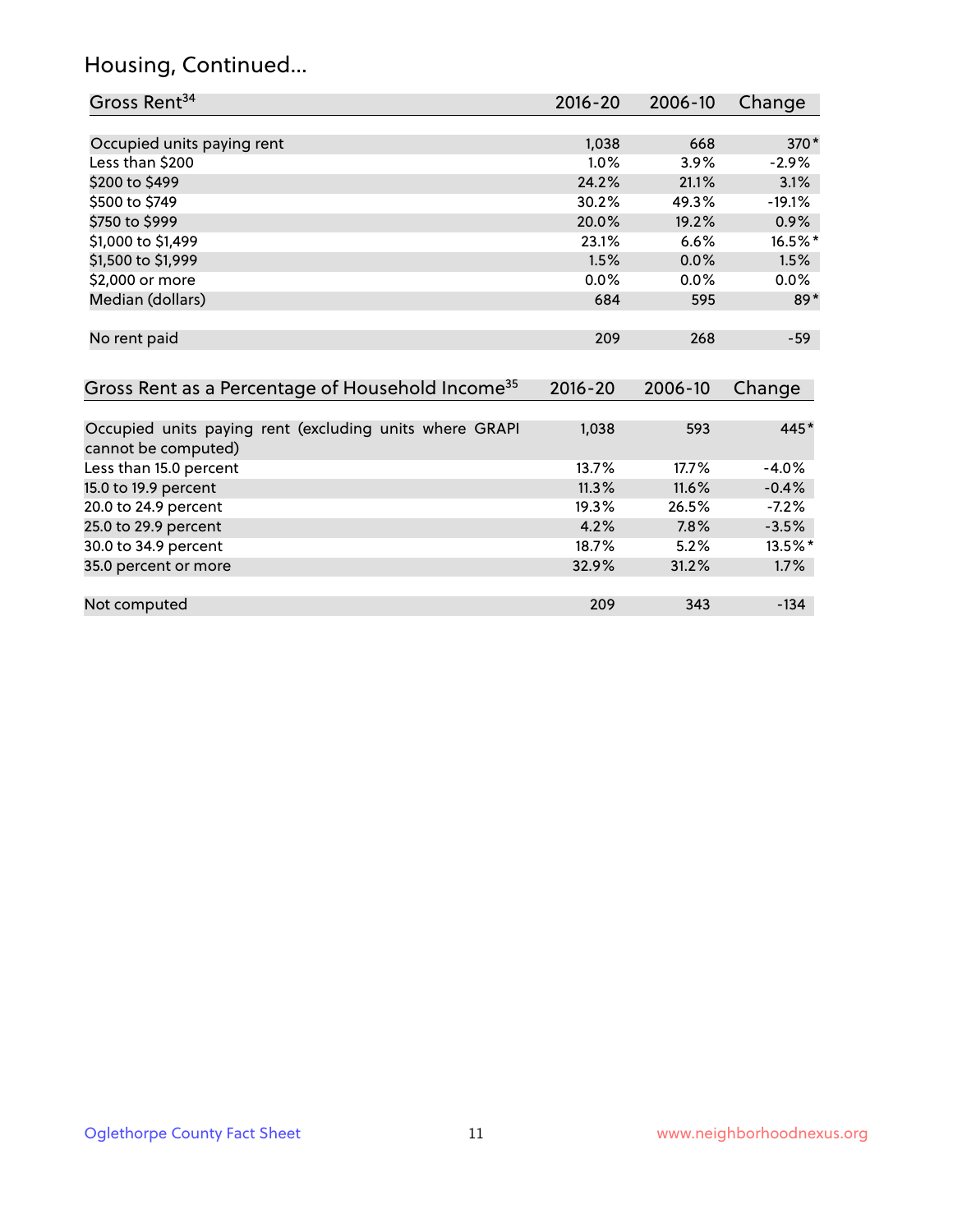# Community Involvement

| Voter Registration and Turnout <sup>36</sup> | 2020   |
|----------------------------------------------|--------|
|                                              |        |
| Active registered voters                     | 10,795 |
| Number voted in Presidential election        | 8.092  |
| Percent voted in Presidential election       | 75.0%  |

## Transportation

| Commuting to Work <sup>37</sup>           | 2016-20     | 2006-10 | Change     |
|-------------------------------------------|-------------|---------|------------|
|                                           |             |         |            |
| Workers 16 years and over                 | 7,102       | 5,915   | $1,187*$   |
| Car, truck, or van - drove alone          | 85.1%       | 76.8%   | $8.3\%$ *  |
| Car, truck, or van - carpooled            | 8.7%        | 17.1%   | $-8.4\%$ * |
| Public transportation (excluding taxicab) | $0.0\%$     | $0.0\%$ | $0.0\%$    |
| Walked                                    | 0.6%        | 0.8%    | $-0.2%$    |
| Other means                               | 0.3%        | 0.4%    | $-0.1%$    |
| Worked at home                            | 5.3%        | 5.0%    | 0.4%       |
|                                           |             |         |            |
| Mean travel time to work (minutes)        | 28.8        | 26.2    | $2.6*$     |
|                                           |             |         |            |
| Vehicles Available <sup>38</sup>          | $2016 - 20$ | 2006-10 | Change     |
|                                           |             |         |            |
| Occupied housing units                    | 5,477       | 4,701   | 776*       |
| No vehicles available                     | 3.8%        | 6.6%    | $-2.8%$    |
| 1 vehicle available                       | 23.9%       | 20.1%   | 3.8%       |
| 2 vehicles available                      | 38.2%       | 37.9%   | 0.3%       |
| 3 or more vehicles available              | 34.1%       | 35.4%   | $-1.3\%$   |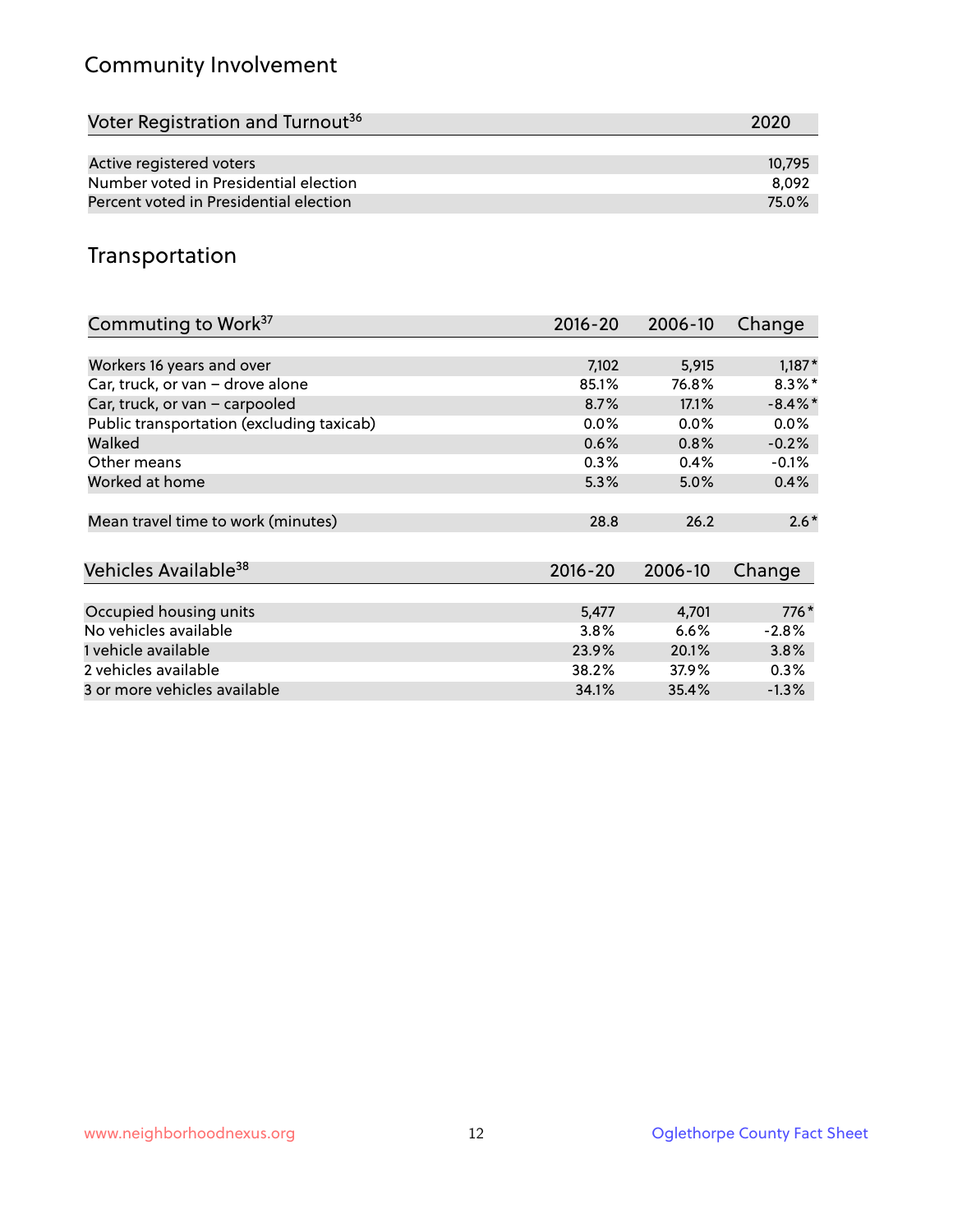#### Health

| Health Insurance coverage <sup>39</sup> | 2016-20 |
|-----------------------------------------|---------|
|-----------------------------------------|---------|

| Civilian Noninstitutionalized Population                | 14,880 |
|---------------------------------------------------------|--------|
| With health insurance coverage                          | 88.4%  |
| With private health insurance coverage                  | 62.1%  |
| With public health coverage                             | 39.3%  |
| No health insurance coverage                            | 11.6%  |
| Civilian Noninstitutionalized Population Under 19 years | 3,546  |
| No health insurance coverage                            | 4.1%   |
| Civilian Noninstitutionalized Population 19 to 64 years | 8,676  |
| In labor force:                                         | 6,885  |
| Employed:                                               | 6,579  |
| With health insurance coverage                          | 83.4%  |
| With private health insurance coverage                  | 43.1%  |
| With public coverage                                    | 8.8%   |
| No health insurance coverage                            | 16.6%  |
| Unemployed:                                             | 306    |
| With health insurance coverage                          | 58.5%  |
| With private health insurance coverage                  | 43.1%  |
| With public coverage                                    | 19.3%  |
| No health insurance coverage                            | 41.5%  |
| Not in labor force:                                     | 1,791  |
| With health insurance coverage                          | 79.3%  |
| With private health insurance coverage                  | 42.4%  |
| With public coverage                                    | 43.2%  |
| No health insurance coverage                            | 20.7%  |

| <b>Health Factors</b> | <b>Most Recent</b> |
|-----------------------|--------------------|
|                       |                    |

| Premature Death (YPLL before age 75 per 100,000 population, age-adjusted) <sup>40</sup> | 7,716.5 |
|-----------------------------------------------------------------------------------------|---------|
| Average number of Physically Unhealthy Days <sup>41</sup>                               | 4.9     |
| Average number of Mentally Unhealthy Days <sup>42</sup>                                 | 5.6     |
| Low Birthweight Births <sup>43</sup>                                                    | $6.9\%$ |
| Diabetes Prevalence <sup>44</sup>                                                       | 11.9%   |
| HIV Prevalence (per 100,000 population) <sup>45</sup>                                   | 130.6   |
| Rate, Deduplicated ER Visits for Asthma, Ages 0-17 <sup>46</sup>                        | 437.3   |